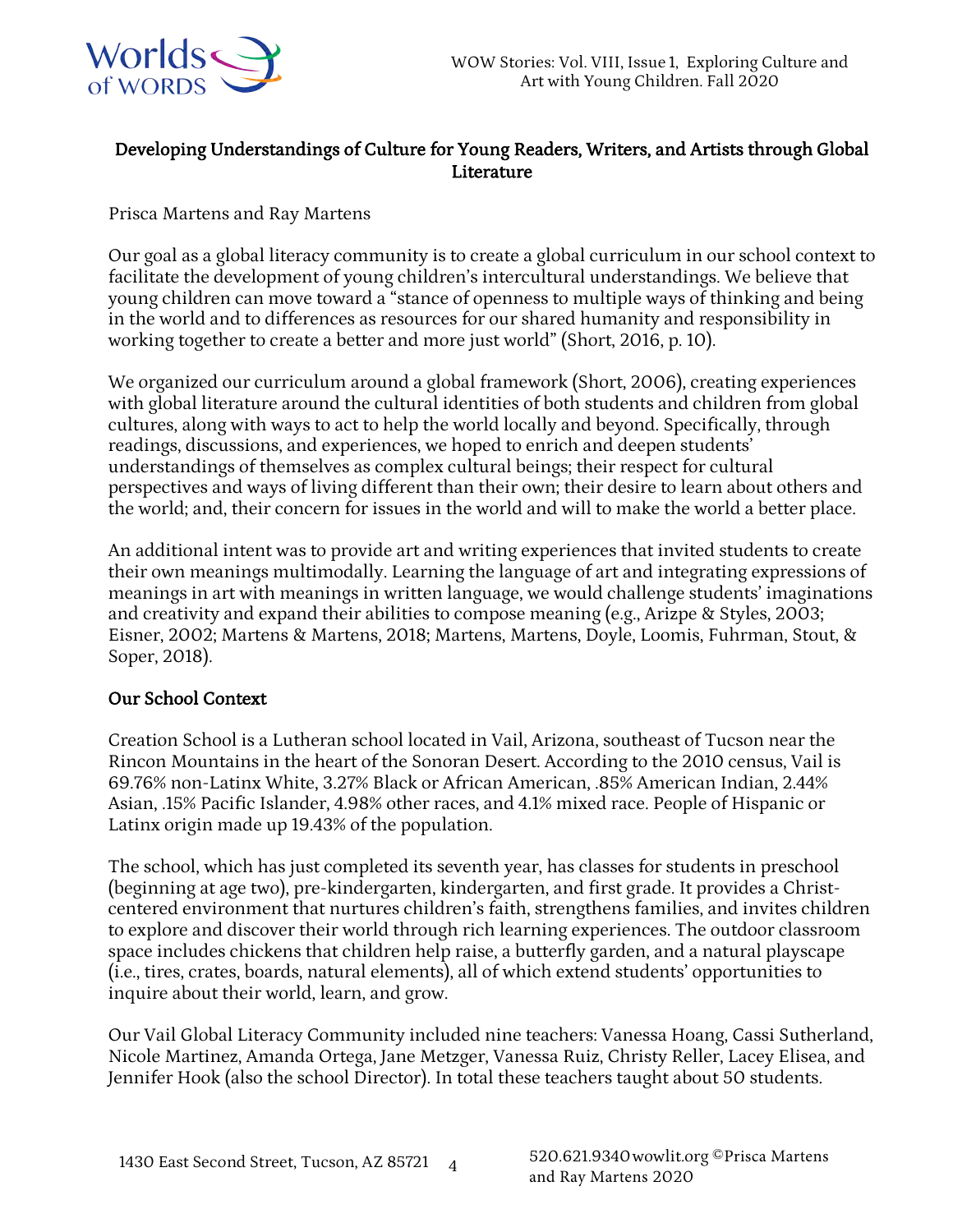

We, Prisca and Ray, facilitated our literacy community. Most of the teachers had worked together for several years but we were new to the school. The school was about 50% Latinx heritage and 50% European American and Asian/other groups. A few teachers and students spoke Spanish, but English was the primary language used.

In the past, Creation School did not have a formal curriculum. Teachers used Bible stories as the base and designed lessons in other areas by drawing on the Arizona Early Learning Standards. Children's literature was primarily used for read-alouds. In 2019-2020 our Worlds of Words Global Literacy Communities Grant opened possibilities for developing curriculum using global literature. Since this literature depicts cultures, regions, and people from other countries, it provided opportunities to build on understandings and highlight appreciations of diversity in our world that were already integral to the Christian/Lutheran beliefs in the school (Freeman, Lehman, & Scharer, 2007).

It was an exciting and rich year of learning and growing. When school closed for COVID-19 in March, we shifted to online learning with students through Zoom meetings. While these meetings were good, they did not provide the opportunities to do all that we intended through the end of the year.

# Our Vail Global Literacy Community

Our literacy community met every few weeks throughout the year. In our meetings we discussed professional readings on global literature, intercultural understanding, and meaning-making in writing and art. Our readings included Exploring International and Intercultural Understanding Through Global Literature (Short & Corapi, 2015); "Engaging Young Children With Global Literature" (Acevedo, Pangle, Kleker, & Short, 2017); and, In Pictures and In Words: Teaching the ualities of Good Writing Through Illustration Study (Ray, 2010). In each meeting we also shared happenings in classrooms and samples of students' work; planned for the coming weeks; discussed problems/issues that arose; and, generated ideas to use in our classrooms.

### Our Work in the Classrooms

We (Prisca and Ray) were at school three mornings a week to visit classrooms, due to time and schedules, primarily for pre-kindergarten (pre-k) and kindergarten/first grade (K/1). We developed a Storying Studio (Martens & Martens, 2018; Martens et al., 2018), where we read and discussed global literature, examined how the artist created meaning in the art, and provided experiences that encouraged students to reflect on the story, their learning, and/or the art. Over the year, our major foci were understanding and knowing ourselves as cultural beings; knowing, appreciating, and respecting the cultural identity of others (specifically, Mexican culture); and, composing personal meanings/stories through writing and art.

### Identity: Knowing Ourselves

Our focus on identity and self-awareness invited students to think about and realize what makes them unique cultural beings, which is critical to accepting and valuing others (Banks, 2004).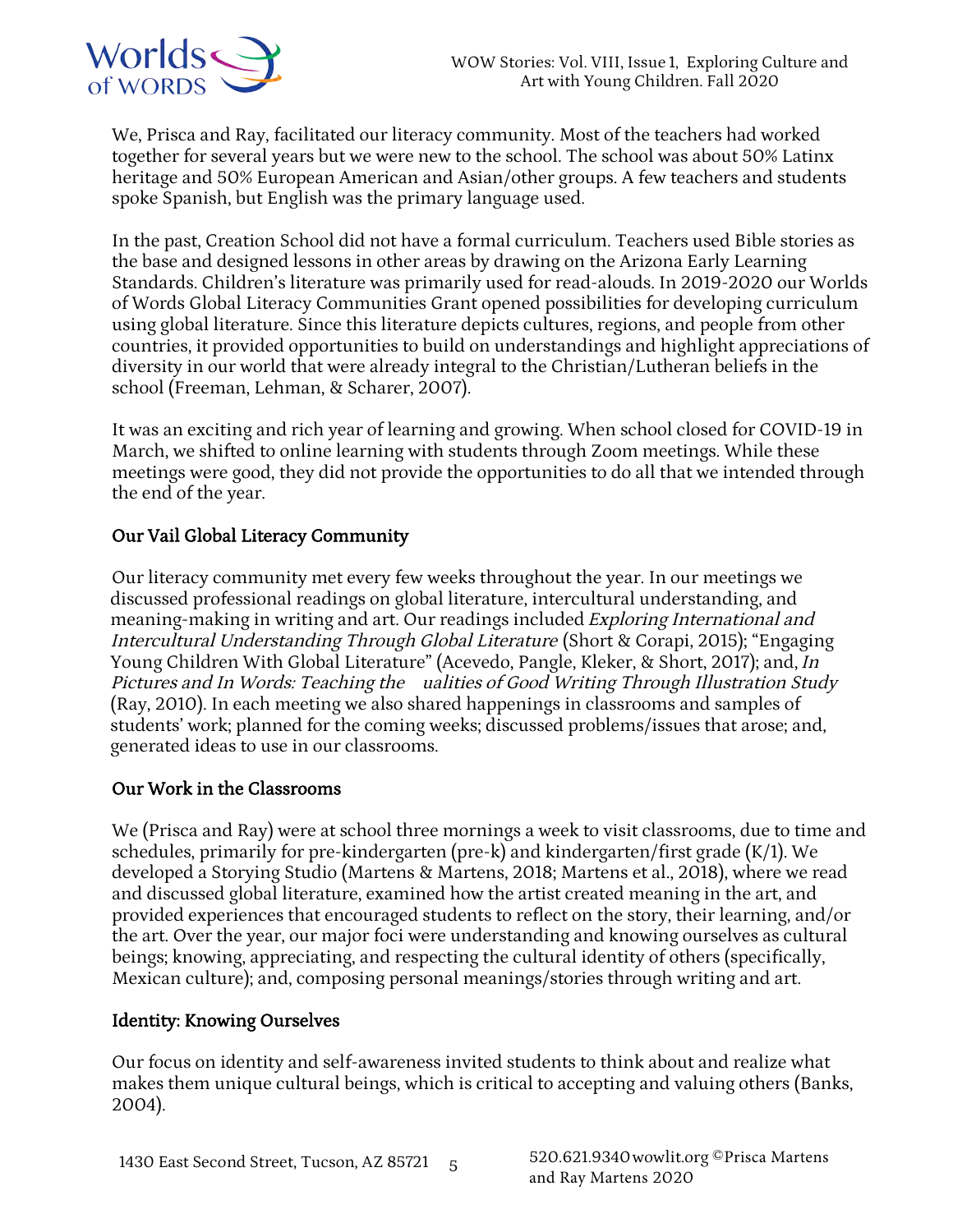

The books we read considered such aspects of identity as family, emotions, confidence, fears, and standing up for yourself and for others. Since particular geographical regions influence our cultures and personal perspectives (Corapi & Short, 2015), we also included a focus on the Sonoran Desert. We knew this would deepen students' understandings of the unique area in which they lived and how it influenced them and their ways of living, thinking, and being in the world.

Figure 1 is a sampling of the books we read and art concepts we examined in the illustrations that artists used to convey meaning. With each book we read, students had opportunities to reflect and share their thinking and connections orally and in writing (journals or on other paper through writing and/or art). Through this focus on personal cultural identities students began to realize they have personal cultural perspectives and understand and appreciate that others also have cultural perspectives (Short & Thomas, 2011).

|                          | selected books from the fuentity Text set |                                 | My Name is Sangoel        | Be proud of your name and who   | Art: Collage, using<br>$\bullet$ |
|--------------------------|-------------------------------------------|---------------------------------|---------------------------|---------------------------------|----------------------------------|
| Title / Author           | Aspect of Identity                        | Art                             | (Williams, Mohammed, &    | you are                         | photographed faces.              |
| The Featherless Chicken  | Accept and be proud of who                | • Color: Warm/cool              | Stock, 2009)              |                                 | newspaper objects, etc.          |
| (Chen, 2006)             | you are; don't judge yourself or          | Movement: Shown with            | Sebastian's Roller Skates | Overcome vour fears: don't      | • Contrast: Color, line, and     |
|                          | others by outer appearances               | repeated lines and shapes       | (de Deu Prats & Rovira,   | give up                         | shape                            |
| Guji Guji                | Be yourself, not who others               | Color/line: Warm colors/        | 2005)                     |                                 | · Art: Collage                   |
| (Chen, 2004)             | think you are; stand up for what          | rounded shapes for Guji Guji;   | All the Ways to Be Smart  | Be proud of who you are         | • Contrast: Color, pattern       |
|                          | you believe                               | cool colors/ pointed shapes     | (Bell & Colpoys, 2018)    |                                 |                                  |
|                          |                                           | for the mean crocodiles         | Mary Wears What She       | Think and stand up for yourself | Contrast: Color, shape,          |
|                          |                                           | Movement: Shown with            | Wants                     | and your ideas                  | pattern                          |
|                          |                                           | repeated lines and shapes       | (Negley, 2019)            |                                 |                                  |
| The Invisible Bov        | Be a friend and reach out to              | • Contrast: Color vs.           | You Can Do It, Bert!      | Overcome your fears; don't      | • Movement: Line                 |
| (Ludwig & Barton, 2013)  | others                                    | black/white                     | (Könnecke, 2015)          | give up                         |                                  |
|                          |                                           | Color: Emotion<br>٠             | The Seed and the Giant    | Appreciate life and the culture | · Space: Foreground/middle       |
| When Sophie Gets Angry   | Learn to handle your emotions             | Color: Warm colors for          | Saguaro                   | of the Sonoran Desert where we  | ground/background                |
| Really, Really Angry     |                                           | anger, cool colors for calm     | (Ward & Rangner, 2003)    | live                            |                                  |
| (Bang, 1999)             |                                           | Line: Movement and emotion<br>٠ |                           |                                 |                                  |
| Marisol McDonald         | Be proud of who you are and               | • Line: Emotions                | Desert Giant: The World   | Appreciate life and the culture | · Space: Foreground/middle       |
| Doesn't Match            | vour likes/dislikes                       | • Contrast: Pattern, color      | of the Saguaro Cactus     | of the Sonoran Desert where we  | ground/background                |
| (Brown & Palacios, 2011) |                                           | • Art: Collage                  | (Bash, 1989)              | live                            |                                  |

#### Selected Books from the Identity Text Set

Figures 1 & 2: Selected books from the Identity Text Set, including art concepts discussed.

### Cross-Cultural Study of Mexico: Knowing Others

An important aspect of cultural identity and intercultural understandings is seeing ourselves as part of the world community (Banks, 2011). To further develop an appreciation of others we moved to a cross-cultural study of Mexico. We chose Mexico because of our proximity to it and the heritage and traditions some students shared with that culture. The Sonoran Desert's extension into Mexico made a nice transition.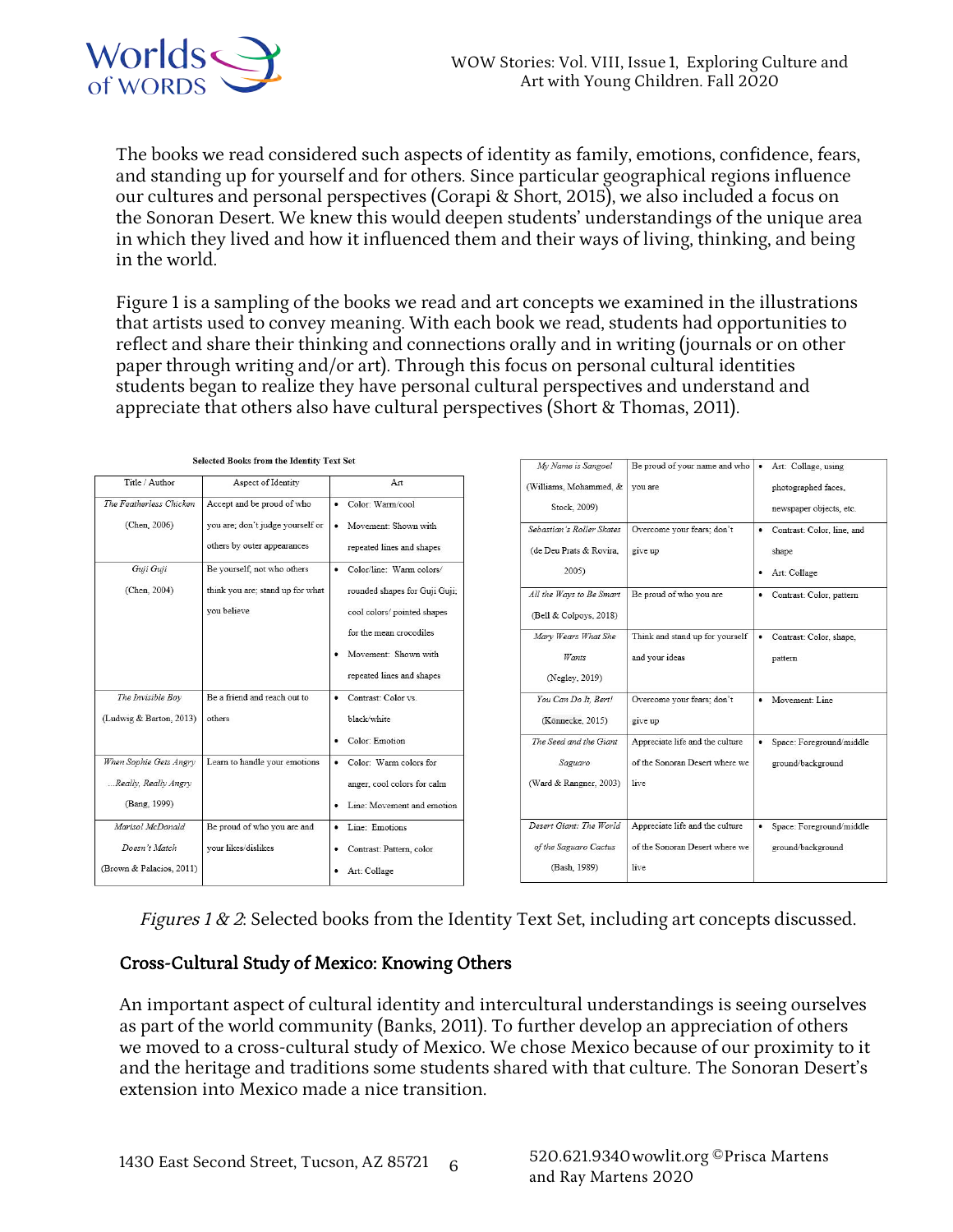

The Mexico study was an opportunity to explore the culture and country more deeply, including language, geography (i.e., desert, beach, mountains, rainforest), native peoples/ history, customs/traditions, families, beliefs, etc. A sampling of books we read is found in Figure 2.

| Krebs & Corr (2006)    | Off We Go to Mexico! An Adventure in the Sun |  |  |
|------------------------|----------------------------------------------|--|--|
| Roberts (2018)         | A Kid's Guide to Mexico                      |  |  |
| Moon (2017)            | Let's Explore Mexico                         |  |  |
| Thong & Parra $(2014)$ | Green Is a Chile Pepper: A Book of Colors    |  |  |
| Thong & Parra $(2013)$ | Round Is a Tortilla: A Book of Shapes        |  |  |
| Cordero (2007)         | M is for Mexico                              |  |  |
| Cohn & Cordova (2002)  | Dream Carver                                 |  |  |
| Tonatiuh (2010)        | Dear Primo                                   |  |  |
| Garza (1996)           | In My Family/En Mi Familia                   |  |  |
| Donohue (2018)         | Little Kids First Big Book of the Rainforest |  |  |
|                        |                                              |  |  |

#### **Selected Books from the Mexico Text Set**

Figure 3: Selected books from the Mexico Text Set.

The pre-k students usually documented important information we read and discussed that they wanted to remember in their Mexico journals. Sometimes, though, they recorded information on other paper, as they did for the plants and animals in the different layers of Mexico's rainforest (see Figure 3).



Figure 4: Pre-k students drawing plants and animals in different layers of Mexico's rainforest.

In K/1 students also used sticky notes to document information they thought was important (see Figure 4). They shared these notes in class discussions and placed them with other notes in their journals for future reference.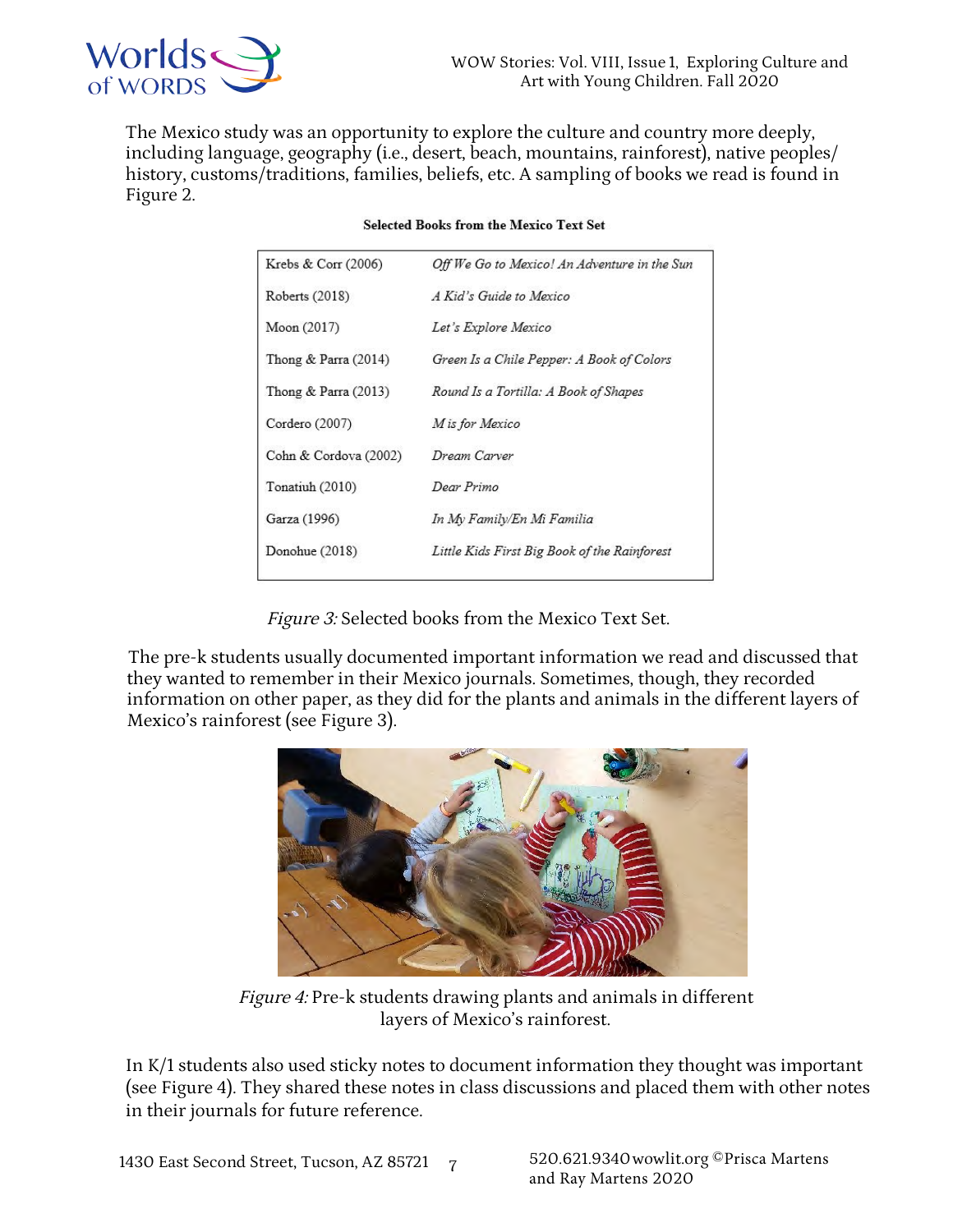



Figure 5: K/1 students writing information about Mexico on sticky notes.

Our study of Mexico deepened students' understandings of culture and helped them realize that "their cultural perspectives were only one of many ways to view and live in the world" (Short & Thomas, 2011, p. 156).

# Storying Studio: Making Meaning by Composing Through Story

In Storying Studio we celebrated stories, both in literature we read related to identity, Mexico, or other stories, as well as students' stories/reflections about themselves, their lives, and their responses to read-aloud books. We also explored diverse ways of making meaning through art and written language. Students learned the language of art ("Art Smart" terms) and how to think and compose as artists. As authors and artists, they learned to seamlessly weave together their meanings in two different symbolic systems (i.e., written language, art). Sometimes students' stories were on separate sheets of paper, sometimes in journals or sketchbooks, and sometimes in books they created.

Students in kindergarten and first grade composed numerous stories on a range of student-selected topics/themes. To plan and organize their stories, they created storyboards and/or story dummies before composing their final stories (see Figure 5). Several of these stories were typed and published more formally.



Figure 6: K/1 students using storyboards and making dummies for their books.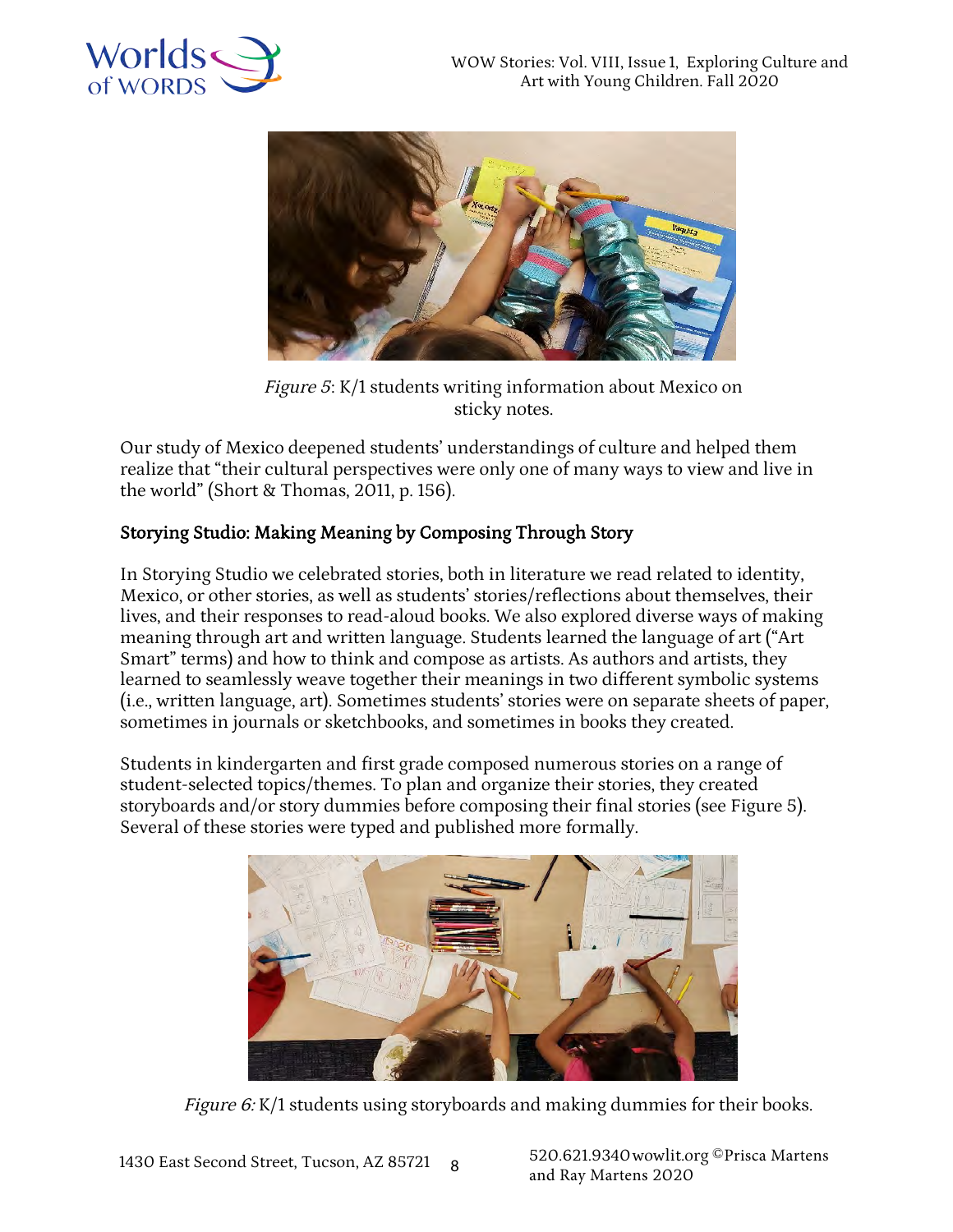

Through experiences in Storying Studio students learned they have voices that are valued and important stories to tell and they identified themselves as readers, writers, and artists. Their stories evidenced their thinking, problem solving, decision making, and creativity (Martens et al., 2018).

### An Invitation into Classrooms

In the vignettes that follow, we invite you into the classrooms as teachers share details of how they developed curriculum with global literature. The vignettes particularly highlight how students came to understand their identities and who we are, appreciate other cultures, and compose their own stories through writing and art.

- In "Learning About Identity in Kindergarten/First Grade through a Global Literature Lens," Lacey Elisea and Christy Reller describe how they guided kindergartners and first graders in an exploration of their own identities and the identities of those in Mexico to strengthen the development of their intercultural understandings.
- In "Identity through Global Literature: Pre-Kindergarteners Learn About Themselves in the Sonoran Desert," Jane Metzger, Jennifer Hook, and Vanessa Ruiz explain how they used learning experiences in the Sonoran Desert to help pre-k students not only appreciate where they lived but also deepen their understandings of themselves in their environment.
- In her vignette "Preschoolers Write Their First Stories through Art," Cassandra Sutherland shares how, through discussions of characters in literature, she helped two-to-four-year-old students realize they have voices and stories and to tell their stories through art.
- In "Chinese Lunar New Year: A Celebration of Culture," Vanessa Hoang details how she integrated a Chinese Lunar New Year's celebration into the curriculum for Early Learners (two and three year olds) to help them understand the traditions and ways of life in another culture. She also includes how pre-kindergarten and kindergarten/ first grade classrooms celebrated.

The 2019-2020 school year was one of learning and growing for all of us. We hope that our vignettes provide a taste of our excitement and offer insights into ways to develop students' understandings of culture, themselves, and others through global literature.

### References

- Acevedo, M., Pangle, L., Kleker, D., & Short, K. (2017). Engaging young children with global literature. The Dragon Lode, 35(2), 17-26.
- Arizpe, E., & Styles, M. (2003). Children reading pictures: Interpreting visual texts. New York, NY: RoutledgeFalmer.
- Banks, J. (2004). Teaching for social justice, diversity, and citizenship in a global world. The Educational Forum, 68, 296-305.